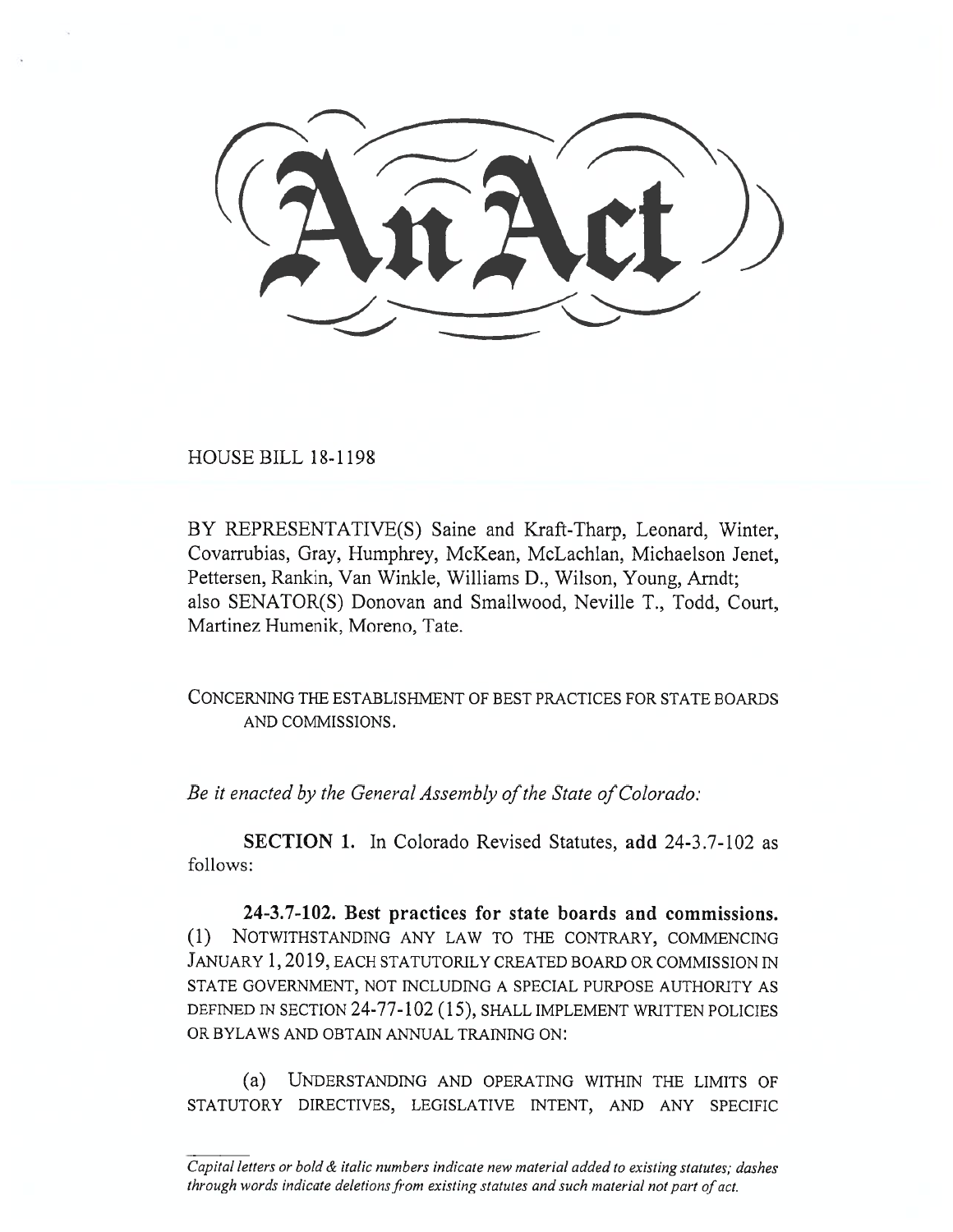DIRECTIONS OR LAWS RELATED TO THE BOARD OR COMMISSION'S ESTABLISHMENT AND ITS POWERS AND DUTIES;

(b) DEFINING THE BOARD OR COMMISSION'S MISSION OR ROLE IN THE OVERSIGHT OF PROJECTS OR ENTITIES APPROVED TO RECEIVE PUBLIC FUNDING, IF APPLICABLE;

(C) UNDERSTANDING THE GOALS OF THE PROGRAMS THE BOARD OR COMMISSION OVERSEES, AND ALIGNING THE BOARD OR COMMISSION'S PROCESSES WITH THOSE GOALS;

(d) IDENTIFYING AND MANAGING CONFLICTS OF INTEREST;

(e) UNDERSTANDING THE REQUIREMENTS OF THE "COLORADO OPEN RECORDS ACT", PART 2 OF ARTICLE 72 OF THIS TITLE 24, AND THE OPEN MEETINGS LAW, PART 4 OF ARTICLE 6 OF THIS TITLE 24;

(f) SETTING PARAMETERS REGARDING BOARD OR COMMISSION STAFF'S DUTIES RELATIVE TO THE **BOARD OR COMMISSION'S MISSION** OR ROLE;

(g) IDENTIFYING AND SECURING SUFFICIENT DATA IN ORDER FOR THE BOARD OR COMMISSION TO MAKE INFORMED DECISIONS;

(h) ENSURING THE APPROPRIATE INVOLVEMENT OF MEMBERS IN THE REVIEW OF KEY COMMUNICATIONS AND IN ANY POLICY-MAKING ACTIVITIES;

(i) ENSURING MEMBERS ACT IN ACCORDANCE WITH THEIR ROLES AS PUBLIC REPRESENTATIVES;

(j) COORDINATING WITH OTHER BOARDS OR COMMISSIONS, INDUSTRY, EDUCATIONAL INSTITUTIONS, AND STATE AGENCIES WHERE RESPONSIBILITIES AND INTERESTS OVERLAP; AND

(k) ANNUALLY REVIEWING MANAGEMENT PRACTICES TO ENSURE BEST PRACTICES ARE UTILIZED.

(2) EACH STATE AGENCY RESPONSIBLE FOR A STATUTORILY CREATED BOARD OR COMMISSION SHALL ENSURE THAT THE STATE BOARD OR COMMISSION OBTAINS THE ANNUAL TRAINING AND IMPLEMENTS THE

## PAGE 2-HOUSE BILL 18-1198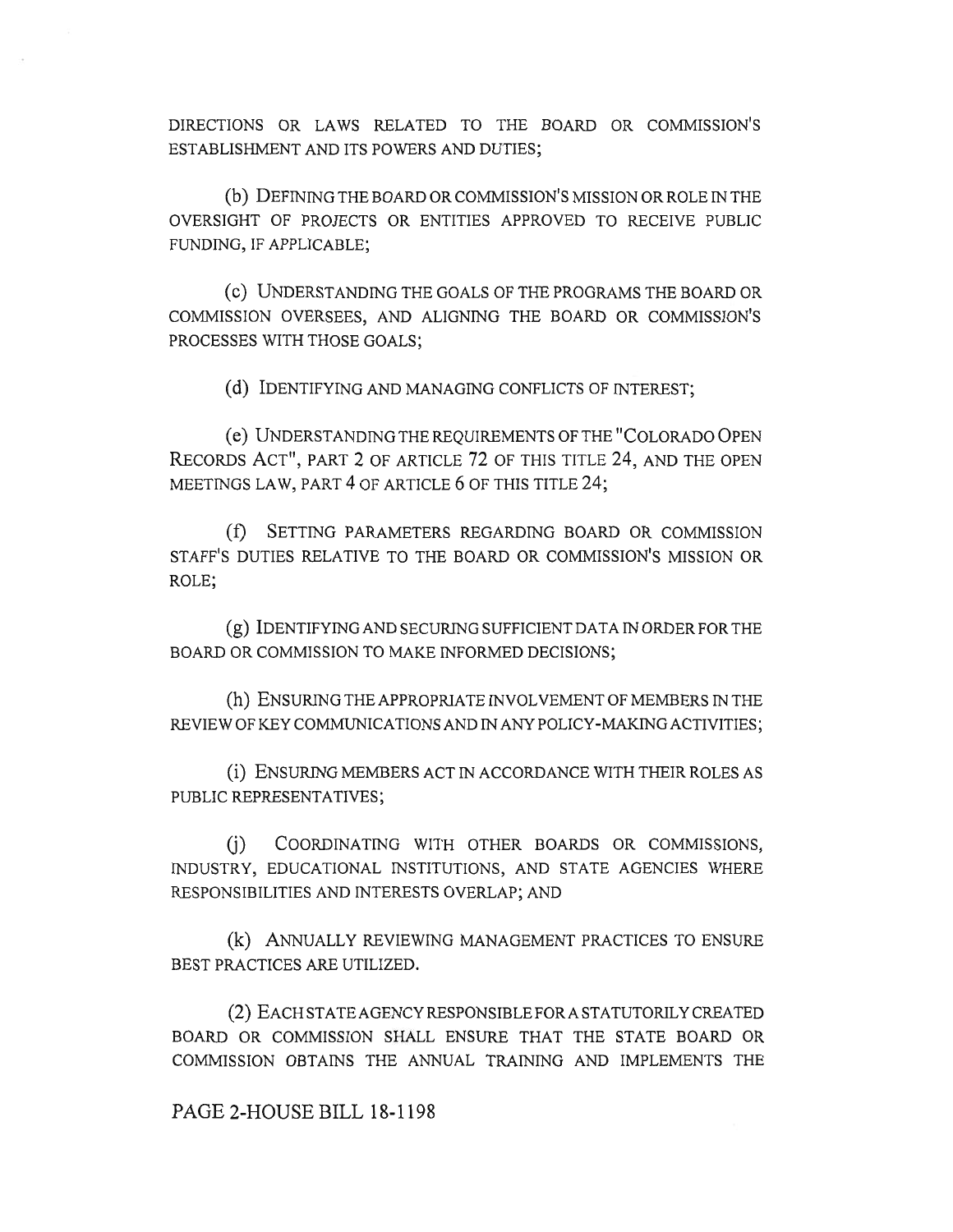## WRITTEN POLICIES SPECIFIED IN SUBSECTION (1) OF THIS SECTION.

SECTION 2. Act subject to petition - effective date. This act takes effect at 12:01 a.m. on the day following the expiration of the ninety-day period after final adjournment of the general assembly (August 8, 2018, if adjournment sine die is on May 9, 2018); except that, if a referendum petition is filed pursuant to section 1 (3) of article V of the state constitution against this act or an item, section, or part of this act within such period, then the act, item, section, or part will not take effect unless

## PAGE 3-HOUSE BILL 18-1198